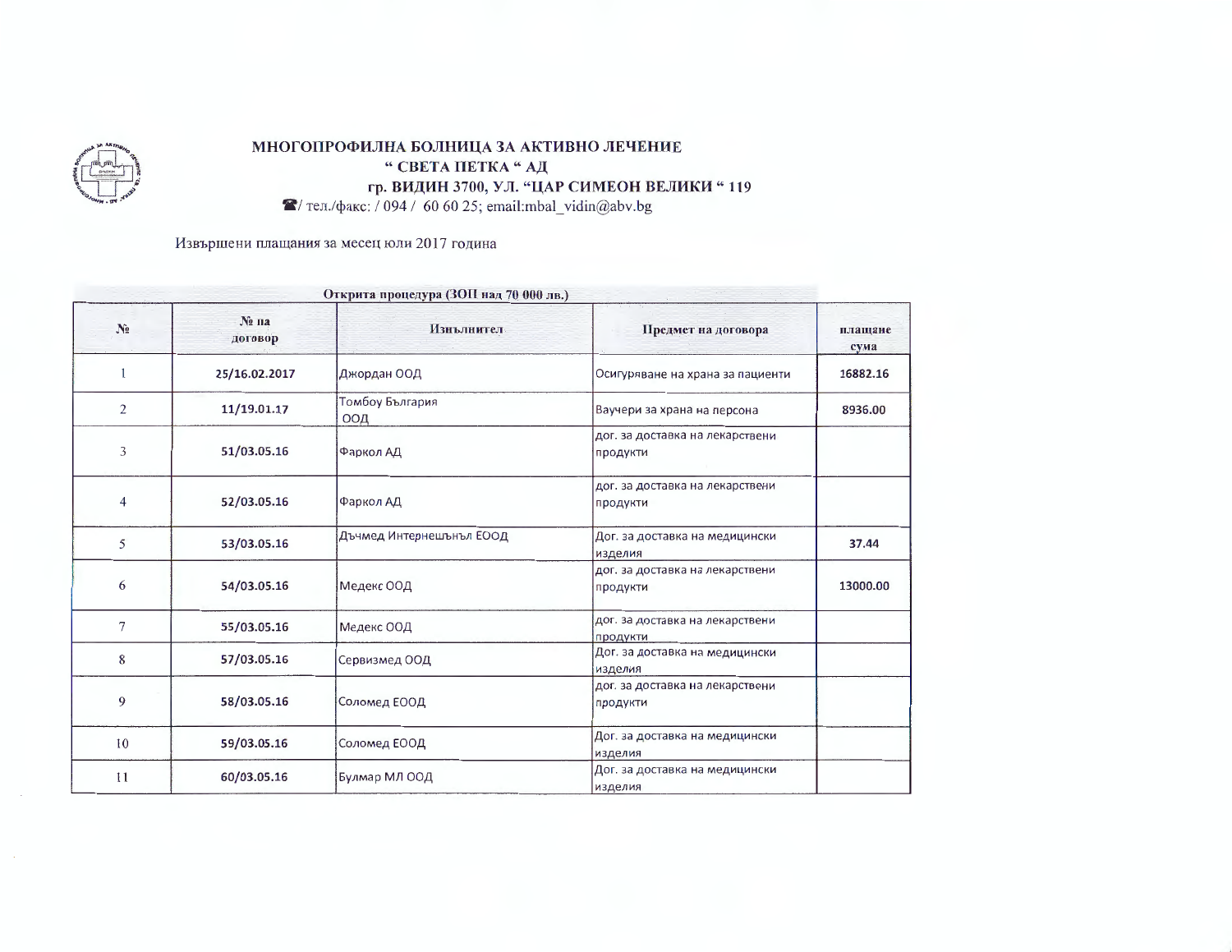| 12 | 61/03.05.16  | Търговска Лига НАЦ АД  | дог. за доставка на лекарствени<br>продукти             | 291.35   |
|----|--------------|------------------------|---------------------------------------------------------|----------|
| 13 | 62/03.05.16  | Търговска Лига НАЦ АД  | дог. за доставка на лекарствени<br>продукти             |          |
| 14 | 63/03.05.16  | Софарма Трейдинг<br>Ад | дог. за доставка на лекарствени<br>продукти             |          |
| 15 | 64/03.05.16  | Етропал Трейд ООД      | Дог. за доставка на медицински<br>изделия               | 3596.40  |
| 16 | 65/03.05.16  | Софарма Трейдинг<br>Ад | дог. за доставка на лекарствени<br>продукти             | 15000.00 |
| 17 | 70/16.06.16  | Фьоникс Фарма ЕООД     | дог. за доставка на лекарствени<br>продукти             | 25795.94 |
| 18 | 71/16.06.16  | Фьоникс Фарма ЕООД     | дог. за доставка на лекарствени<br>продукти             | 20400.00 |
| 19 | 95/29.08.16  | Куантум Медикъл ООД    | дог. за доставка на медицински<br>изделия консумативи   |          |
| 20 | 96/29.08.16  | Булмед 2000 ЕООД       | дог. за доставка на медицински<br>изделия консумативи   |          |
| 21 | 97/29.08.16  | Новимед ЕООД           | дог. за доставка на спец. мед.<br>консумативи и изделия | 1840.00  |
| 22 | 98/29.08.16  | Вега Медикал ЕООД      | дог. за доставка на медицински<br>изделия консумативи   | 5000.00  |
| 23 | 99/29.08.16  | Б.Браун Медикал ЕООД   | дог. за доставка на медицински<br>изделия консумативи   |          |
| 24 | 100/29.08.16 | ЕКОС Медика ООД        | дог. за доставка на специф. мед.<br>консум. и изделия   | 7360.00  |
| 25 | 101/29.08.16 | Гамидор България АД    | Дог. за доставка на мед. изделия<br>консумативи         |          |
| 26 | 102/29.08.16 | Инфомед ЕООД           | Дог. за доставка на мед. изделия<br>консумативи         | 3936.00  |
| 27 | 103/29.08.16 | Софарма Трейдинг<br>Ад | Дог. за доставка на мед. изделия<br>консумативи         |          |
| 28 | 104/29.08.16 | Медикъл Бридж ООД      | Дог. за доставка на мед. изделия<br>консумативи         |          |
| 29 | 105/29.08.16 | Медимаг ЕООД           | Дог. за доставка на специф. мед.<br>консум. и изделия   | 10000.00 |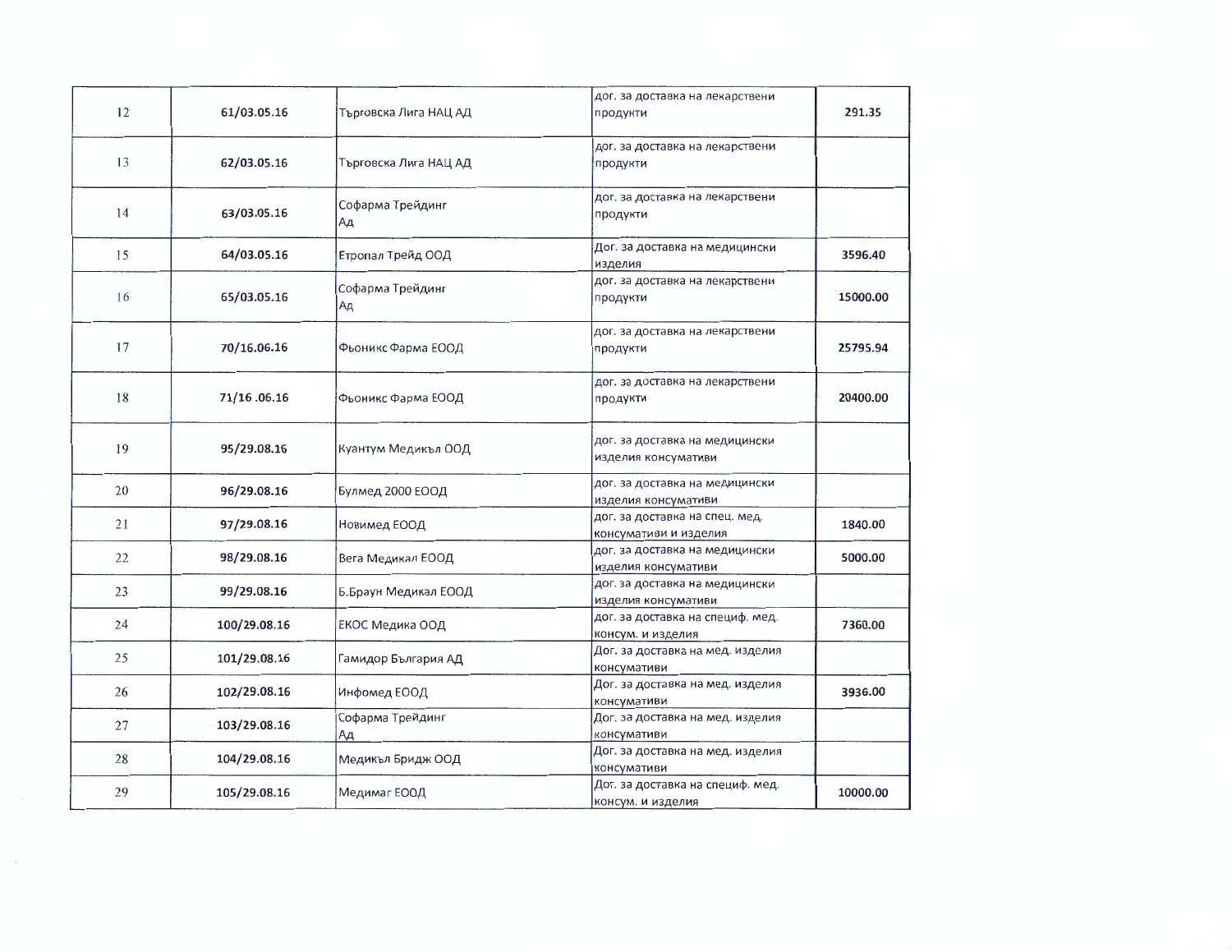| 30 | 106/29.08.16  | Джи Ес Евро България Ад | Дог. за доставка на мед. изделия<br>консумативи               | 12000.00 |
|----|---------------|-------------------------|---------------------------------------------------------------|----------|
| 31 | 54/03.04.17   | РСР ЕООД                | Дог. за доставка на мед. изделия<br>консумативи               | 1580.00  |
| 32 | 108/29.08.16  | Бикомед ООД             | Дог. за доставка на мед. изделия<br>консумативи               | 9460.00  |
| 33 | 108A/29.08.16 | Айф Фарма Ад            | Дог. за доставка на мед. изделия<br>консумативи               | 9580.00  |
| 34 | 1295/01.11.16 | "Си Ен Джи Екогаз"АД    | Анекс 2 към дог. за компресиран<br>природен газ               |          |
| 35 | 109/07.09.16  | Ливеда Мед 2000         | Дог. за доставка на мед. изделия<br>консумативи               | 355.66   |
| 36 | 133/28.11.16  | Петрол Инвест ЕООД      | Договор за периодична доставка на<br>компресиран природен газ |          |
| 37 | 82/07.06.16   | МЛ-България АД          | събиране, транспортиране и<br>унищожаване на опасни отпадъци  |          |

| Публична покана(ЗОП под 70 000) |                    |                                               |                                                                                    |                 |
|---------------------------------|--------------------|-----------------------------------------------|------------------------------------------------------------------------------------|-----------------|
| $N_2$                           | $N2$ Ha<br>договор | Изпълнител                                    | Предмет на договора                                                                | плащане<br>сума |
| 45                              | 475/15.04.16       | Гама Консулт-<br>Калинкин, Прокопов и с-ие СД | Абонаментно обслужване на<br>специализиран мед.софтуер                             | 3590.46         |
| 46                              | 47B/15.04.16       | Гама Консулт-<br>Калинкин, Прокопов и с-ие СД | Предоставяне на допълнителни<br>лицензи обвързани със<br>специализиран мед софтуер |                 |
| 47                              | 77/27.05.16        | Екос Медика ООД                               | доставка мед. Изделия кардиология                                                  |                 |
| 48                              | 78/27.05.16        | Инфомед ЕООД                                  | доставка мед. Изделия кардиология                                                  |                 |
| 49                              | 79/02.06.16        | Вега Медикал ЕООД                             | доставка мед. Изделия кардиология                                                  |                 |
| 50                              | 80/02.06.16        | Медимаг ЕООД                                  | доставка мед. Изделия кардиология                                                  |                 |
| 51                              | 82/07.06.16        | МЛ-България АД                                | събиране, транспортиране и<br>унищожаване на опасни отпадъци                       |                 |